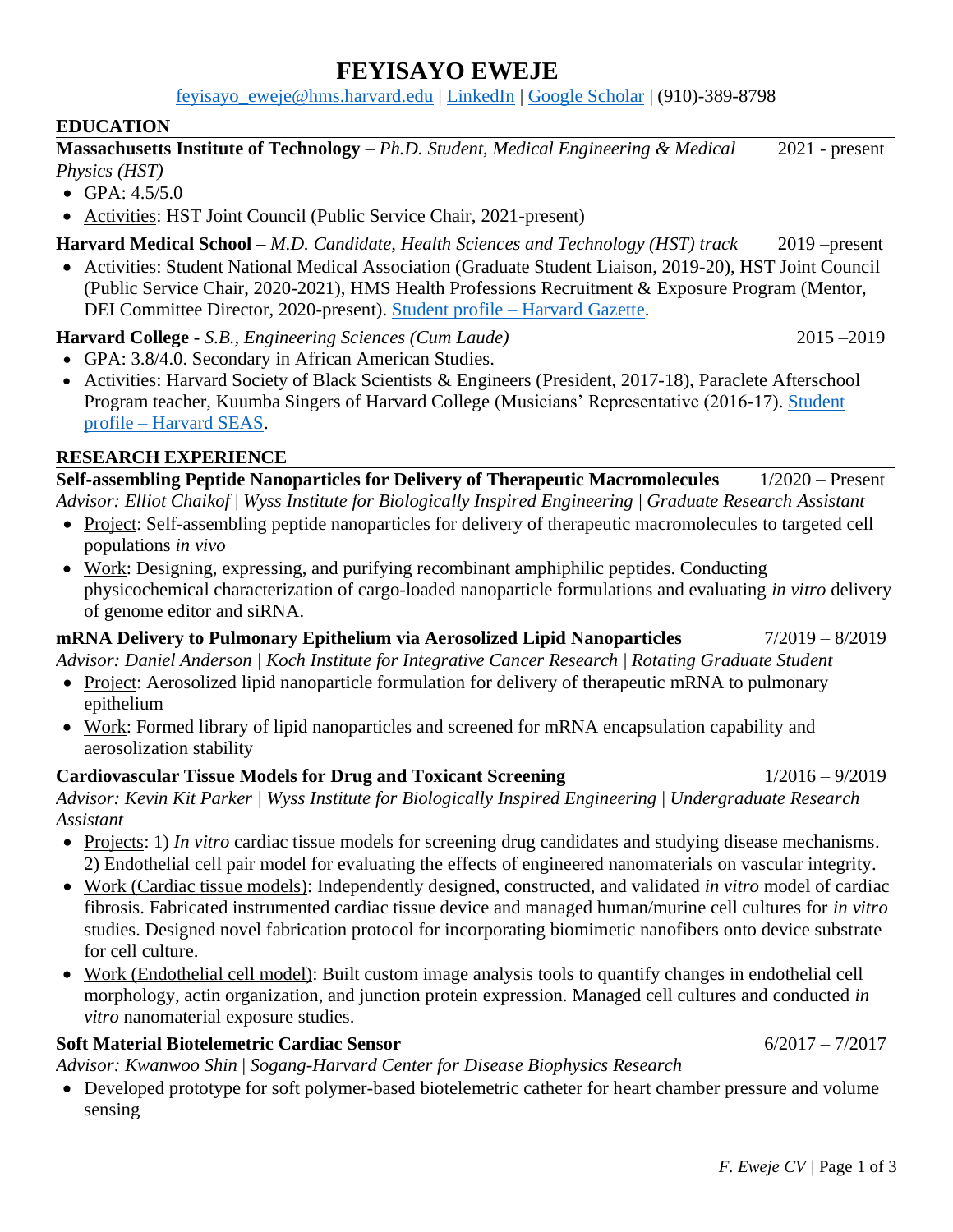#### *F. Eweje CV |* Page 2 of 3

#### **PUBLICATIONS** *(\* denotes equal contribution)*

- [5] Ardoña HA, Shani K, Zimmerman JF, Kim S, **Eweje F**, Bitounis D, Parviz D, Casalino E, Strano M, Demokritou P, Parker KK. "Differential modulation of endothelial cytoplasmic protrusions after exposure to graphene-family nanomaterials." **Submitted.**
- [4] Yadid M, Lind JU, Ardoña HA, Sheehy SP, Dickinson LE, Bastings M, Pope B, **Eweje F**, O'Connor BB, Straubhaar JR, Budnik B, Kleber AG, Parker KK. "Endothelial Extracellular Vesicles Contain Protective Proteins and Rescue Ischemia-Reperfusion-Injury in a Human Heart-on-Chip." *Science Translational Medicine,* 14 October 2020, 12 (565). doi: 10.1126/scitranslmed.aax8005
- [3] **Eweje F**\*, Ardoña HA\*, Zimmerman JF, O'Connor BB, Ahn S, Grevesse T, Rivera KN, Demokritou P, Parker KK. "Quantifying the effects of engineered nanomaterials on endothelial cell architecture and vascular barrier integrity using a cell pair model." *Nanoscale*, 24 September 2019, 11: 17878-17893. doi: 10.1039/C9NR04981A.
- [2] Ahn S, Ardoña HA, Lind JU, **Eweje F,** Kim SL, Gonzalez GM, Liu Q, Zimmerman JF, Pyrgiotakis G, Zhang Z, Beltran-Huarac J, Carpinone P, Moudgil BM, Demokritou P, Parker KK. "Mussel-inspired 3D Fiber Scaffolds for Heart-on-a-Chip Toxicity Studies of Engineered Nanomaterials." *Anal Bioanal Chem*, 10 May 2018, 410(24): 6141-6154. doi: 10.1007/s00216-018-1106-7
- [1] Lind JU, Yadid M, Perkins I, O'Connor BB, **Eweje F**, Chantre CO, Hemphill MA, Yuan H, Campbell PH, Vlassak JJ, Parker KK. "Cardiac Microphysiological Devices with Flexible Thin-Film Sensors for Higher-Throughput Drug Screening." *Lab on a Chip,* 28 September 2017, 17: 3692-3703. doi: 10.1039/C7LC00740J.

#### **POSTERS & PRESENTATIONS**

[1] **Eweje F**, Lind JU, Nesmith AP, Yadid M, Parker KK. "Utilizing hybrid polymer-protein nanofibers to promote skeletal muscle tissue development on an instrumented muscle-on-a-chip." Poster presented at: 2017 National Collegiate Research Conference; 2017 January 19-21; Cambridge, MA.

#### **TEACHING EXPERIENCE**

#### **Health Science & Technology (HST) Program** 1/2022 – Present

*Teaching Assistant | HST.150 Principles of Pharmacology* 

• Organizing day-to-day classroom activities, including test writing and grading, lecture and activity coordination

#### **Harvard School of Engineering and Applied Sciences** 8/2018 – 12/2018

*Teaching Assistant | ES 53: Quantitative Physiology as a Basis for Bioengineering*

• Hosted office hours to assist students with homework assignments, helped to run laboratory sessions, graded homework and exams

#### **WORK EXPERIENCE**

### **Critical Healthcare Information Integration Network [\(CHIIN\)](https://chiin.org/)** 5/2020 – Present

- Non-profit offering an automated, free-for-use, SMS-enabled medical reference tool to rural African community health workers to aid in care provision
- Planned and executed multiple implementation programs in northern Nigerian in collaboration with local NGO, reaching 283 health workers and answering 4,597 information queries
- Leading internal product feature ideation and design efforts. Raised over \$40,000 in grant funding to support project development
- Awards: [Wharton Social Impact Prize,](https://www.clearadmit.com/2021/05/wharton-venture-lab-announces-virtual-startup-challenge-winner/) [MIT IDEAS Social Innovation Award,](https://pkgcenter.mit.edu/2021/05/05/mit-ideas-celebrates-20-years-of-social-innovation-at-mit/) [Harvard iLab Social Impact](https://innovationlabs.harvard.edu/social-impact-fellowship-fund/)  [Fellowship Award,](https://innovationlabs.harvard.edu/social-impact-fellowship-fund/) [Massachusetts Medical Society Information Technology Medical Student Award](https://www.massmed.org/cit_award/)

## **Sarepta Therapeutics** 10/2020 – 2/2021

# *Business Development Consultant* | *Supervisor: Fred Schnell, PhD*

• Analyzed gene therapy and therapeutic genome editing developments in academia and industry to